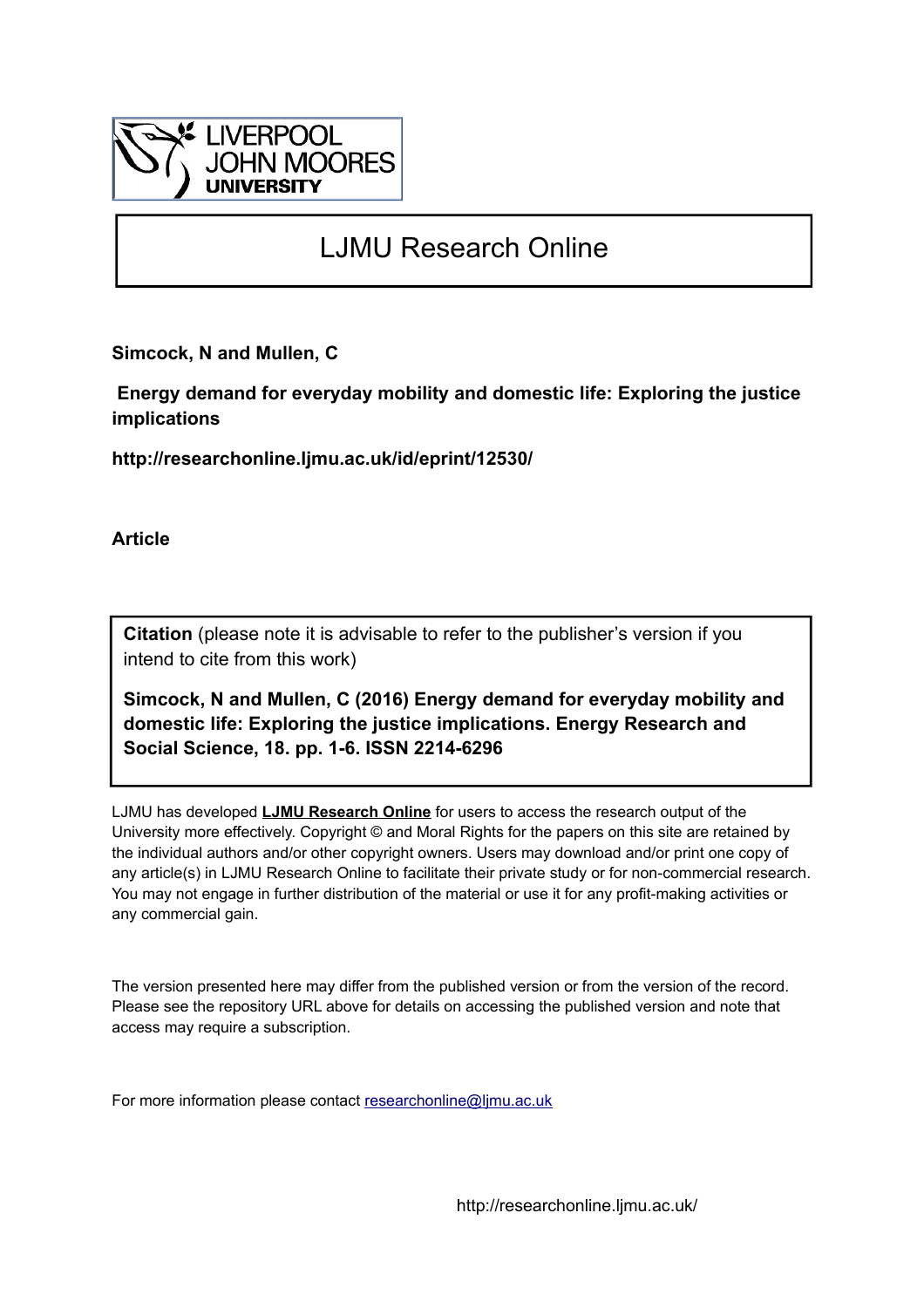

Contents lists available at [ScienceDirect](http://www.sciencedirect.com/science/journal/00000000)

Energy Research & Social Science



### Original research article

# Energy demand for everyday mobility and domestic life: Exploring the justice implications



CrossMark

## Neil Simcock<sup>a,∗</sup>, Caroline Mullen<sup>b</sup>

<sup>a</sup> DEMAND Centre, Lancaster University, LA1 4YD, United Kingdom

<sup>b</sup> DEMAND Centre and Institute for Transport Studies, 1-3 Lifton Place, University of Leeds, LS2 9JT, United Kingdom

#### a r t i c l e i n f o

Article history: Received 4 April 2016 Received in revised form 26 May 2016 Accepted 31 May 2016 Available online 22 June 2016

Keywords: Justice Equity Energy Energy demand Consumption Mobility

#### a b s t r a c t

The consumption of energy services for everyday mobility and domestic life is a fundamental precondition for participating in many contemporary societies, but it can also impact upon current and future generations in ways that raise questions of equity and fairness. Whilst the field of 'energy justice' has become more established in recent years, much work remains to be done to further this area of study. In this lead article for a Special Issue on 'Energy demand for mobility and domestic life: new insights from energy justice', we begin by outlining the many interlocking issues of (in)justice raised by energy consumption for mobility and domestic services, identifying gaps in the current literature. We then describe the articles within the Special Issue, discussing these in relation to three themes: uneven access to energy and transport services; the unequal burdens of low-carbon policies; and reducing energy demand and the good society. We conclude by highlighting potential directions for future research; for example, conceptualising 'excessive' consumption as an issue of (in)justice, and identifying low-energy social practices and arrangements that simultaneously contribute to human well-being.

© 2016 The Authors. Published by Elsevier Ltd. This is an open access article under the CC BY license [\(http://creativecommons.org/licenses/by/4.0/](http://creativecommons.org/licenses/by/4.0/)).

#### **1. Justice and energy demand: setting the context**

Justice and fairness are amongst our most central human concerns [\[54\],](#page-6-0) reaching to some of the deepest and most fundamental questions about the type of society we wish to live in Ref. [\[49\].](#page-6-0) As a vital ingredient for the fulfilment of much contemporary human activity and the very functioning of modern societies [\[66\],](#page-6-0) it is perhaps unsurprising that in recent years energy has become embroiled in such debates. 'Energy justice' has emerged as a new framing for social-science research focussed on issues of justice arising across the energy system [\[28,39\].](#page-6-0) The research falling under this banner is broad, and includes a focus on the distributive impacts of energy production  $[9,75]$  and the lack of access to democratic decision-making processes for those affected by the installation and operation of energy systems  $[40,58,77]$ . However, it is justice interms of energy consumption–or,more accurately, consumption of the many domestic and mobility services made possible by energy [\[62\]](#page-6-0) – that is the focus of this Special Issue. Specifically, the Issue centres upon two broad categories of energy consumption that are both fundamental to contemporary ways of life – energy

used for domestic tasks, and energy used for everyday forms of mobility and transport.

In the domestic space, being able to access and use energy services is often a pre-requisite for securing basic needs and engaging in customary and expected patterns of everyday activity [\[63\].](#page-6-0) When people are unable attain sufficient levels of 'essential' energy services – a problem commonly termed 'fuel poverty' or 'energy poverty' [\[11\]](#page-5-0) – this can have serious impacts on their physical health [\[31\],](#page-6-0) well-being, and ability to lead a flourishing life [\[19\].](#page-6-0) Given the centrality of energy services to human development and quality of life, some energy justice literature has focussed on examining distributive inequities in the availability and affordability of such services in different parts of the world  $[8]$ , underpinned by the principle that all people are entitled to the basic goods necessary for well-being and the ability to participate in their society [\[63\].](#page-6-0) Alongside this distributive injustice, Walker and Day [\[71\]](#page-6-0) argue that fuel poverty is also indicative of a lack of respect and recognition for the needs of vulnerable groups in society, and inadequate procedural justice in terms of limited information and a lack of opportunity for the fuel poor to participate in policy-making.

Beyond the domestic space, energy is also a crucial precondition for much everyday mobility, as it typically enables the functioning of various transport systems. Such mobility is itself often an essential part of participating in many economic, social, political and personal activities. Research literature on 'transport poverty'

[http://dx.doi.org/10.1016/j.erss.2016.05.019](dx.doi.org/10.1016/j.erss.2016.05.019)

2214-6296/© 2016 The Authors. Published by Elsevier Ltd. This is an open access article under the CC BY license ([http://creativecommons.org/licenses/by/4.0/\)](http://creativecommons.org/licenses/by/4.0/).

Corresponding author.

E-mail addresses: [n.simcock@outlook.com](mailto:n.simcock@outlook.com) (N. Simcock), [c.a.mullen@leeds.ac.uk](mailto:c.a.mullen@leeds.ac.uk) (C. Mullen).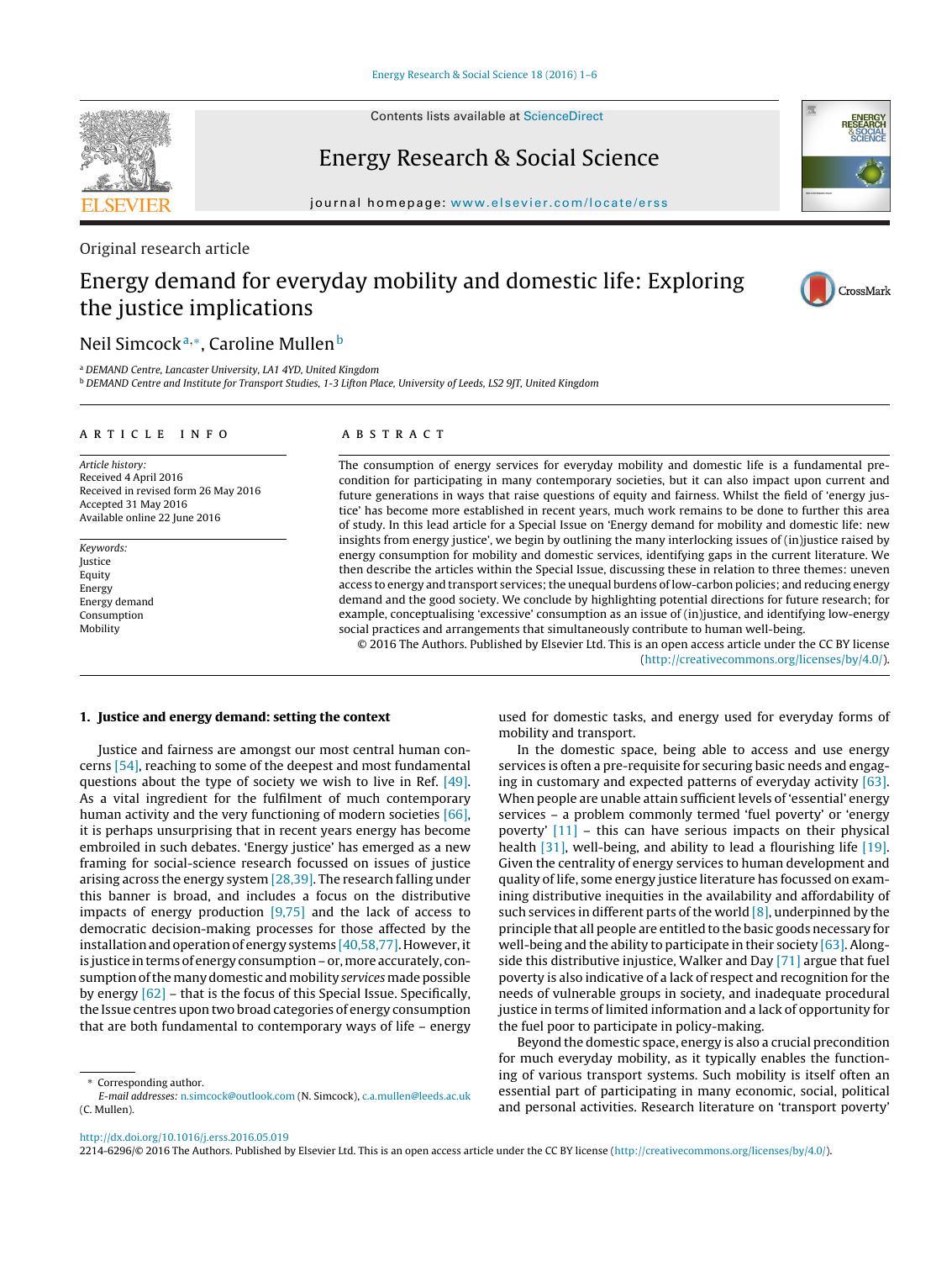illustrates how there can be deep inequalities in people's ability to access and/or afford the means to be mobile [\[7,32,33,43,47\],](#page-5-0) with some communities unfairly disadvantaged due to an environment in which important services (work, education, shopping, amenities, and so on) are not easily or affordably accessible by means other than a private motorcar. Infrastructural design, perceptions of safety and risk, and cultural norms can all contribute to the creation of such environments  $[10,46]$ . In such cases, those without a car can face social exclusion, whilst conversely some of those who do have a car can face economic stress due to the cost of insurance, fuel and maintenance [\[38\].](#page-6-0)

Whilst inequalities in accessing and using energy services for mobility and domestic purposes can raise justice concerns, current energy-intensive societies and systems pose their own significant problems. As long as ways of life involve high levels of energy consumption, and energy production remains dominated by fossil fuel combustion, then  $CO<sub>2</sub>$  and other pollutants create pressing issues of global injustice – principally, climate change and its accompanying ecological degradation and impact upon human well-being. Work in the field of 'climate justice'  $[45]$  has highlighted the uneven impacts of climate change, with future generations bearing costs imposed on them by the actions of preceding generations [\[69\].](#page-6-0) Impacts are also socially and spatially differentiated at various geographic scales, with low-income individuals, communities and nations often most vulnerable and least able to adapt, whilst contributing proportionately little to global carbon emissions [\[26,69\].](#page-6-0) The ways people experience and adapt to climate change are highly gendered, with women frequently suffering the worstimpacts both because they are more likely to be in poverty<sup>1</sup> and due to traditional gendered divisions oflabour in which women are primarily responsible for everyday household management and family care [\[35\].](#page-6-0) Beyond climate change, pollution from energy combustion is also responsible for more localised and immediate health risks, with the World Health Organisation (WHO) estimating that 3.7 million deaths were attributable to ambient air pollution in 2012 [\[76\].](#page-6-0) Such aggregate figures masks numerous social and spatial inequalities in exposure and risks of harm, with those on low-incomes or living in deprived neighbourhoods often exposed to higher levels of air pollution [\[21,25,34,41\].](#page-6-0) High energy activities and systems, especially in transport, also lead to inequality and exclusion by physically endangering people in collisions and by creating and supporting development in which undertaking everyday activities require long or complicated journeys [\[32,43,68,74\].](#page-6-0)

The need to act to mitigate these harmful effects through deep changes to energy and transport systems is now widely recognised. This will require not only a significant increase in renewable and low-carbon forms of energy generation, but also profound reductions in the amount of energy consumed globally – particularly by 'developed' countries [\[60\].](#page-6-0) We concur with the argument that achieving such reductions is not only a matter of improving levels of energy efficiency. Instead, the scale of the challenge means that deep and fundamental changes to how many people live, work and play are also likely to be necessary, especially in the richer societies of the West [\[56,57\].](#page-6-0)

Yet, although often presented as purely technocratic and sci-entific endeavours devoid of any political consequences [\[65\],](#page-6-0) 'sustainability' and associated policies to decarbonise energy systems have their own justice implications [\[8\].](#page-5-0) Attempts to alter patterns and levels of energy consumption are likely to have benefits and burdens that are unevenly shared socially and spatially, potentially unfairly disadvantaging some groups or localities and possibly exacerbating existing inequalities or creating new areas of deprivation. In the UK  $[27]$  and many other countries  $[53]$ , those on higher incomes tend to also have the highest levels of energy consumption and largest carbon footprints, raising questions of which citizens in a society should bear the responsibility of reducing their consumption. There are also questions of democracy and procedural fairness in how policies to reduce energy demand are designed and implemented [\[29\],](#page-6-0) and whether all groups have been treated with appropriate recognition and respect. However, such intriguing but challenging issues have only recently begun to be explored in the academic literature  $[8]$ . Instead, much of the theory, rhetoric and practice on sustainability displays a distinct 'equity deficit'  $[2]$ , [\[p.](#page-5-0) [44\],](#page-5-0) focussing almost exclusively on environmental protection whilst being blind to questions of social and spatial difference and justice  $[1,53]$ . Agyeman et al.  $[3]$  utilise the concept of 'just sustainabilities' to capture the need to fully integrate fairness and equity issues alongside environmental concerns in sustainability discourse and research. In line with this, there is a need for more academic work that explores, both conceptually and empirically, the justice implications of policies to reduce energy demand.

#### **2. This Special Issue**

Clearly, there is a complex web of justice issues related to energy consumption for mobility and domestic activities, and this Special Issue makes a contribution at the nexus of these concerns. Some of the articles extend research on the distribution, causes and consequences of fuel and transport poverty, whilst others help to develop a clearer understanding, both conceptually and empirically, of some of the potential injustices associated with energy demand reduction policies. The final group of articles examine how societies might reduce energy demand whilst also enabling people to live well and meet 'basic needs'. The primary emphasis of the articles in the Issue is on issues of distributive injustice rather than justice in recognition or procedure, although some of the essays also touch upon these latter two concerns.

The research presented in this Issue includes authors from across the globe and articles focussed on contexts as diverse as Gambia, Mexico, the United States, Taiwan, New Zealand, France and the United Kingdom. This is perhaps a testament to the wideranging power and relevance of the energy justice framing. The Issue is also significant in that it begins to bring together research on domestic energy and mobility services, two areas which are typically treated as distinct. As we demonstrate in this introductory article, there are many cross-cutting issues of justice that apply to both, and we hope that this Special Issue can mark the beginning of a more widespread and fruitful dialogue between the two fields. Overall, the issues raised by the papers in this Special Issue can be broadly categorised into three themes, and we now summarize the papers under these banners.

#### 2.1. Uneven access to energy and transport services

The first theme relates to patterns of inequality in people's ability to access and use essential transport and energy services, highlighting the unjust disadvantages faced by some sections of society. This is one of the more established areas within the wider energy and transport justice literature, but the papers in this Issue help to further this agenda by exploring new issues and expanding into geographical contexts that have previously received little attention.

In the first article of the Issue, Berry et al. [\[6\]](#page-5-0) explore methods of defining, identifying and measuring what they term 'transport fuel poverty' - the transport equivalent of the better known domestic counterpart. They suggest that traditional indicators of domestic energy deprivation are not readily transferable to the transport sec-

 $^{\rm 1}$  Approximately 70% of the world's poor are women [\[35\].](#page-6-0)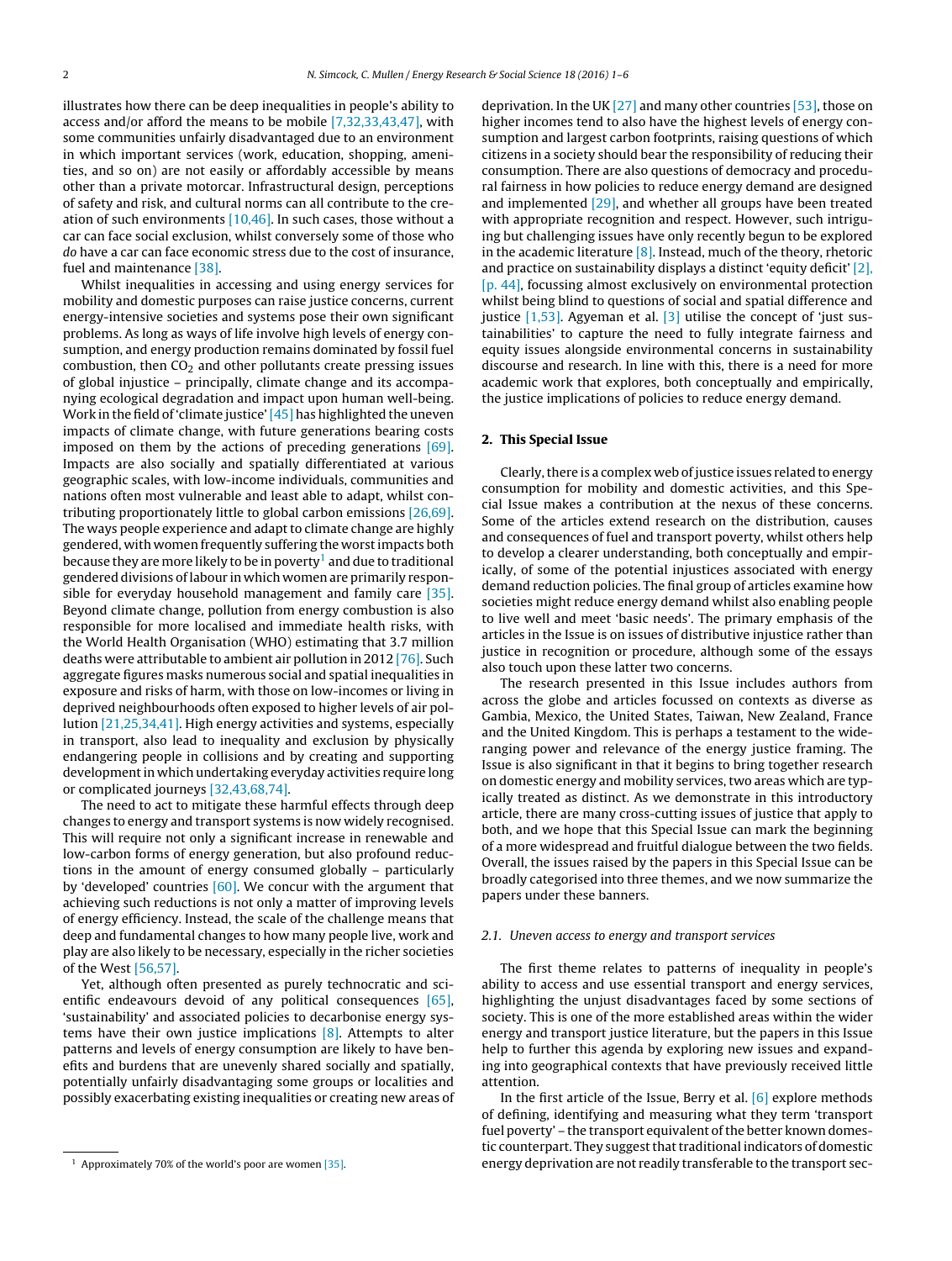tor. Instead, they develop and test a new transport poverty indicator that incorporates budget constraints but also other vulnerabilities and wider conditions of mobility, whilst remaining sensitive to variations in travel need and people's ability to alter mobility practices. Testing their indicator on French data, they find that 7.8% of households are 'transport fuel poor,' having both a low income and either high transport costs or restricted mobility, a further 7.4% 'fuel vulnerable' with low incomes and difficulties in adapting to change in circumstances due to their location or available transport modes, and 3.7% 'fuel dependent' with high fuel costs and no alternative means of transport.

The next article considers energy services within the domestic sphere. Dubois and Meier [\[20\]](#page-6-0) analyse the diversity of energy poverty situations faced by European countries. To do this, they make a useful distinction between 'energy service deprivation' and 'energy deprivation inequality', with the former referring to a nation's aggregate level of energy poverty, and the latter referring to the extent that different population groups within a country are affected by the condition. Their results show that rates of energy poverty are particularly severe in countries of the Eastern and Southern parts of Europe, and that different inequality profiles exist across the continent – in some countries (for example, Lithuania and Bulgaria), energy poverty affects different socio-demographic groups relatively equally; in others (such as Denmark and the Netherlands) it is particularly prevalent amongst certain sections of the population. They then discuss the policy implications of their findings, arguing that rates of energy service deprivation and inequality will impact upon the feasibility and targeting of different energy poverty mitigation policies. They conclude by suggesting that current rates of fuel poverty represent a major challenge for achieving socially just energy transitions in Europe.

García Ochoa and Graizbord [\[23\]](#page-6-0) examine domestic energy poverty in Mexico. Rather than focus upon indicators of the affordability of energy services in the home, the authors argue that a lack of access to key energy services is a significant issue for many households in the Mexican context. They develop a framework for characterising households according to the extent of their deprivation of key energy services. Drawing on secondary data from the Household Income and Expenditure Survey, they find four categories of household in terms of the presence and severity of energy service deprivation: one which lacks energy services for food refrigeration; a second which lacks facilities for cooking food; a third (which they term 'strong energy poverty') that lacks facilities for water heating, cooking, refrigeration, and entertainment; and a finally a group which lacks all of these services and also adequate space cooling. The authors conclude by exploring some ofthe public policy implications of their findings, arguing that targeted strategies may be developed to meet the specific needs of different household groups. Further research is required to help explain the underlying causes and drivers of the patterns of deprivation they identify, as well as the relative merits and challenges associated with different methods of measuring and conceptualising 'energy poverty.'

Schiffer [\[55\]](#page-6-0) evaluates a series of measures designed to provide access to domestic energy and transport services for people living in Kartong, Gambia. The services involved connection to a regional electricity grid, and provision of a new bus service connecting Kartong to Banjul. Her study found significant benefits for residents able to make use of the new services, but that there were inequalities in people's ability to access them, with those living at the edge of town beyond the electricity grid excluded. Such issues were further complicated as the provision of new services reduced the viability of the previous forms of transport and domestic energy provision, thus increasing the town's dependence on resources from outside the local area. This issue also appears to echo concerns in other areas of development studies, especially in relation to

land appropriation for infrastructure or other projects which might bring broad social benefits but which can create hardship for those who previously occupied the land [\[52\].](#page-6-0)

Finally, Chard and Walker  $[13]$  examine experiences of fuel poverty amongst older people in England. Utilising in-depth qualitative interviews, they explore how householders cope with, and adapt to, difficulties in affording space heating. They find that all participants recognised the importance of maintaining a healthy bodily temperature, and identify four distinct forms of 'coping strategies' used by participants to ensure they remained warm even if they were restricted in their use of space heating. However, although such coping measures are typically interpreted as a sign of deprivation amongst fuel poverty research (for example, Refs. [\[4,12,61\]\),](#page-5-0) in Chard and Walker's study the participants themselves did not consider their actions to be problematic – instead they simply believed them to be sensible. The authors conclude by pointing out that this raises difficult questions for energy justice research regarding what constitutes 'acceptable' living conditions and 'essential' energy services, how and by whom such judgements can and should be made, and how assistance can be provided to households who do not problematize their own situation.

#### 2.2. The unequal burdens of low carbon policies

As we noted earlier in this article, efforts to alter patterns and levels of energy demand and decarbonise energy systems are very likely to impact upon some groups more than others, with potential justice implications  $[8]$ . However, this remains a relatively new area for research, and several papers in this Special Issue further our critical understanding of this important issue.

Chatterton et al. [\[14\]](#page-5-0) provide an exploratory analysis of large UK datasets of energy consumed for domestic purposes and car travel, drawing on readings from over 70 million domestic energy meters and vehicle odometers. They find that energy consumption varies greatly across the UKandcorrelates withlevels ofhousehold wealth or deprivation within geographic locations, with a minority of relatively wealthy areas consuming greater amounts of energy for both car travel and domestic uses. They argue that this prompts concerns about the equity of existing patterns of energy consumption, with consequent implications for the fairness of policies that focus on lowering aggregate energy consumption regardless of questions of responsibility and who should be required to make reductions. The authors suggest that more equitable policies would place a higher priority on targeting wealthier and high-consuming areas, especially as these households have greater resources (financial and others) that would allow them to more easily take measures to reduce their consumption.

Focussing on gender, Wang [\[73\]](#page-6-0) draws on insights from social practice theory to examine the impacts of sustainable consumption policies in Taiwan that aimed to alter household behaviours and individual choices. She argues that although the policies are well intentioned, they fail to fully account for the complexity of daily life and the structural impediments on householder's consumption. As such, they exacerbate gender inequalities and asymmetric power relations between men and women, for example by increasing women's workload and creating feelings of guilt and shame when the idealised recommendations of the national government cannot be achieved. As well as these distributive injustices, she also argues that women in Taiwan suffer from a lack of 'recognition' and respect [\[22\].](#page-6-0) She concludes by suggesting that greater procedural justice [\[78\],](#page-6-0) in the form of women's participation in the design of sustainability policies, is necessary to avoid their discrimination.

Oppenheim [\[44\]](#page-6-0) examines of low-carbon policies in the United States (US), and their impact on energy prices and energy poverty. He begins by outlining the long history of regulation around energy prices in the country, arguing thatin numerous US states energy has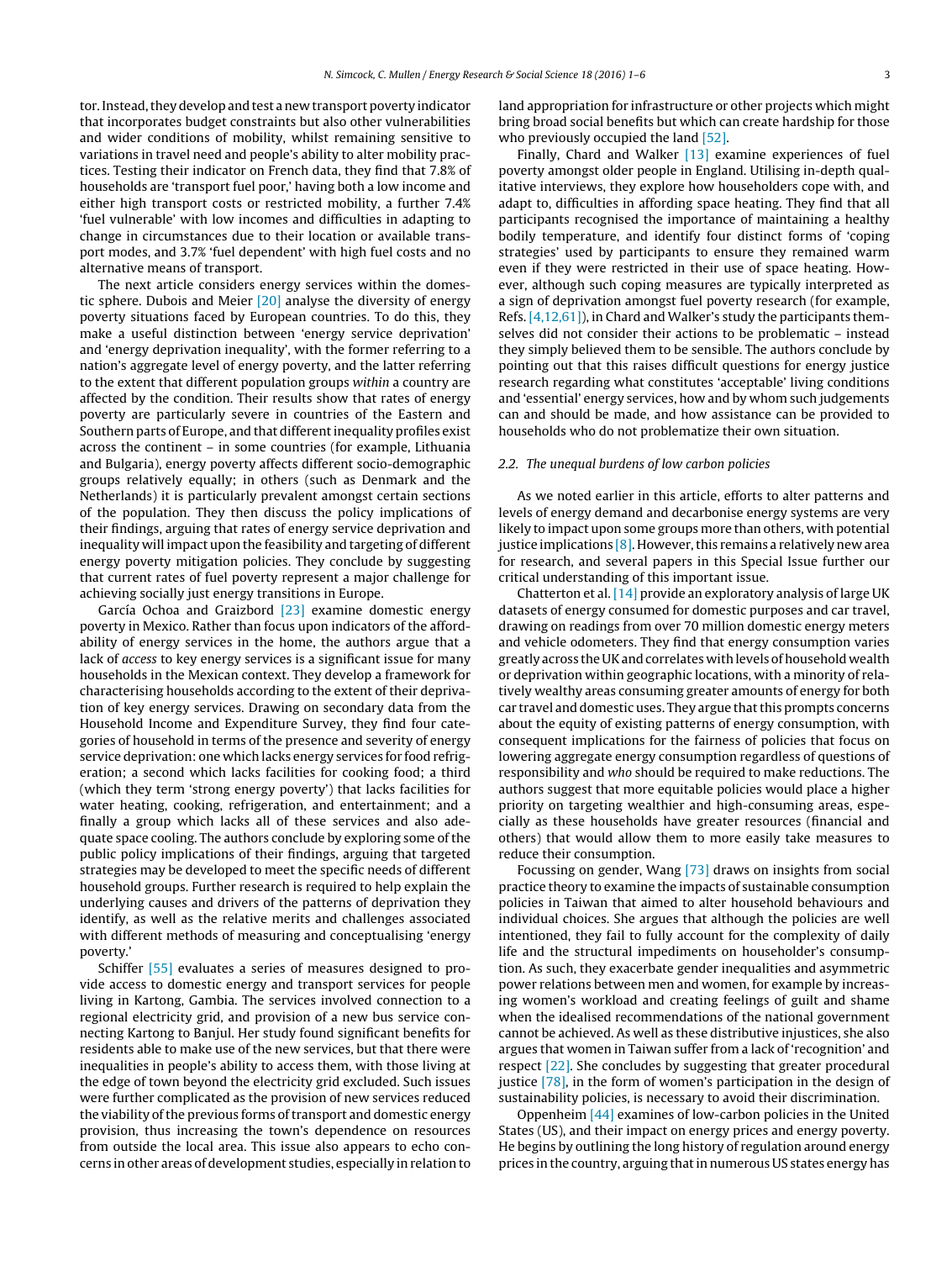long been considered not merely a commodity but a 'public good', thus justifying price regulation and policies to support low-income consumers. However, he notes that in the current regulatory environment 'distributed' forms of renewable energy generation (such as domestic solar PV) produce higher bills for low-income consumers by reducing utility sales but not utility fixed costs, and through subsidies applied as levies on energy bills. He argues that this is unjust, both because it contributes to energy poverty, and also because those who are left reliant on increasingly expensive utility electricity are those on low-incomes who are least able to afford distributed generation technologies – potentially leading to the development of what Walker [\[70\]](#page-6-0) terms an 'energy underclass'. To avoid such injustices, Oppenheim argues that new forms of regulatory protection are required and concludes by suggesting what such measures might involve.

#### 2.3. Reducing energy demand and the good society

The final set of articles in the Special Issue all approach a difficult tension within energy justice. On the one hand, many would argue that there is an urgent need to dramatically reduce energy demand as part of combating the many severe injustices associated with climate change; on the other hand, energy for mobility and domestic services is widely seen as a crucial part of any good and just society, enabling people to escape deprivation, meet basic needs, and lead flourishing and fulfilling lives. Is it possible for societies to reduce energy demand on the scale required without sacrificing human well-being? The final five papers in the Special Issue take on different theoretical and practical dimensions of this question, and begin to propose how the tension might be resolved.

Mullen and Marsden [\[42\]](#page-6-0) identify potential issues for mobility justice created by measures designed to deal with the injustice of pollution from transport. Using a case study of policy on electric vehicles, they find that attempts to reduce emissions through the use of such vehicles can perpetuate other forms of injustice associated with high levels of car use. They argue that a more just approach to reducing pollution would be to reduce the overall use of private automobiles. Significantly, they further suggest that the changes required would impact not just on the transport choices available to people, but on the sorts of activities that transport and mobility policies would support and enable. Pursuing such an agenda, the authors suggest, would require a reconsideration of the liberal 'choice-based' conceptualisations of justice that are prominent in much of the mobility and energy justice literature. Drawing on 'communitarian' justice theorists such as Sandel [\[50\]](#page-6-0) and Mac-Intyre [\[36\],](#page-6-0) they conclude by suggesting a need to think beyond choice and consider what sort of social arrangements and activities should be supported in a just society.

Mattioli [\[37\]](#page-6-0) approaches the difficult problem of how to ensure all households can access the transport necessary for them to meet their 'basic needs', whilst simultaneously reducing energy consumption and emissions from transport – particularly when in many contexts much travel (including for the satisfaction of basic needs) has become dependent on carbon-intensive modes such as the motor-car and air travel. To reconcile this tension, he develops a sophisticated and novel conceptual framework that makes an important distinction between 'fundamental needs' and 'need satisfiers' – whilst the former refer to abstract 'states of being' and are anthropological invariants, the latter are the material goods and services through which fundamental needs are met and are historically and contextually contingent. Drawing on the work of Giddens [\[24\],](#page-6-0) he suggests that need satisfiers have become more carbon intensive through progressive structuration processes. Although some degree of mobility will always be required for humans to secure basic means of living the forms and amounts that are necessary are contingent, and modes of travel should be understood

as the means to satisfy fundamental needs rather than reified as normative ends in themselves. In this way, Mattioli argues, justice tensions might be reconciled. He concludes by calling for further research to examine how need satisfaction has changed over time, and how it might be transformed in more sustainable directions in the future.

Following a similar theme but with a more empirical approach, Walker et al. [\[72\]](#page-6-0) examine which domestic energy-uses should be considered 'basic necessities' within the context of the United Kingdom (UK). Drawing on a set of longitudinal secondary data [\[18\],](#page-6-0) they find that a diverse range of energy-consuming items and technologies are considered by members of the public to be basic necessities for participation in contemporary UK society. To some degree the profile of these necessities has evolved since 2008, with information and communication technologies in particular becoming progressively more 'essential' over this period. They argue that whilst these findings suggest that UK government policy should support people's ability to access and afford these energy services as part of mitigating fuel poverty, escalating norms of energy dependency may be problematic when the UK needs to radically reduce its energy demand on climate justice grounds. Along similar lines to Mattioli, they argue that one way to overcome this 'tension', at least at a conceptual level, is to emphasise that energy services are only instrumental means to satisfy the more fundamentally valuable end of human flourishing. Through structural change, 'basic necessities' may evolve to become less carbon intensive without producing injustice as long as everyone is able to achieve a reasonable level of well-being and participate in society. The authors conclude by recognising the complexities and political challenges involved in such reconciliation, and by calling for similar research in other cultural contexts.

Cheyne and Imran [\[15\]](#page-5-0) then examine the potential for shared transport to act as a means of reducing the overall use of motorised transport whilst also contributing to social justice goals such as inclusion in economic and educational activity. They do this through an empirical study in New Zealand, using both qualitative and quantitative methods to explore travel practices, transport need, andaffordability, as well as attitudes topublic transport. Their data comes from places where there is a paucity of public transport, resulting in multiple forms of social exclusion or 'forced car ownership' which in turn has created financial hardship (see also Ref. [\[38\]\).](#page-6-0) They argue that shared transport could provide an affordable and low-emission alternative means for people to fulfil basic social needs. Whilst shared transport has gained attention in policy discourse, the authors describe how it remains marginal in policy implementation and practice, suggesting that there is a lack of the political will necessary for it to become more widespread.

Finally, and also focussing on the New Zealand context, Smith [\[59\]](#page-6-0) utilises a discourse analysis approach to examine the extent to which social justice issues are incorporated into 'sustainable' transport policies. She begins by arguing that cycling is a transport mode that can contribute to addressing many of the justice concerns raised in the transport and social exclusion literature. However, policy attempts to increase the uptake in cycling often fail, with cycling making up only a small proportion of journeys in New Zealand. The paper then examines the reasons for this disjuncture. Smith argues that, despite ambitious rhetoric, cycling has been generally marginalised in New Zealand transport policy. Instead, the use and meaning of the term 'sustainable' has become focussed on a neo-liberalised agenda of ensuring economic growth over and above other objectives, therefore narrowing the aims of transport policy and systematically privileging motor vehicles which are portrayed as contributing to growth. Overall, Smith's findings provide empirical support for Cook and Swyngedouw's  $[16]$  suggestion that whilst social justice is nominally included as the 'third pillar' of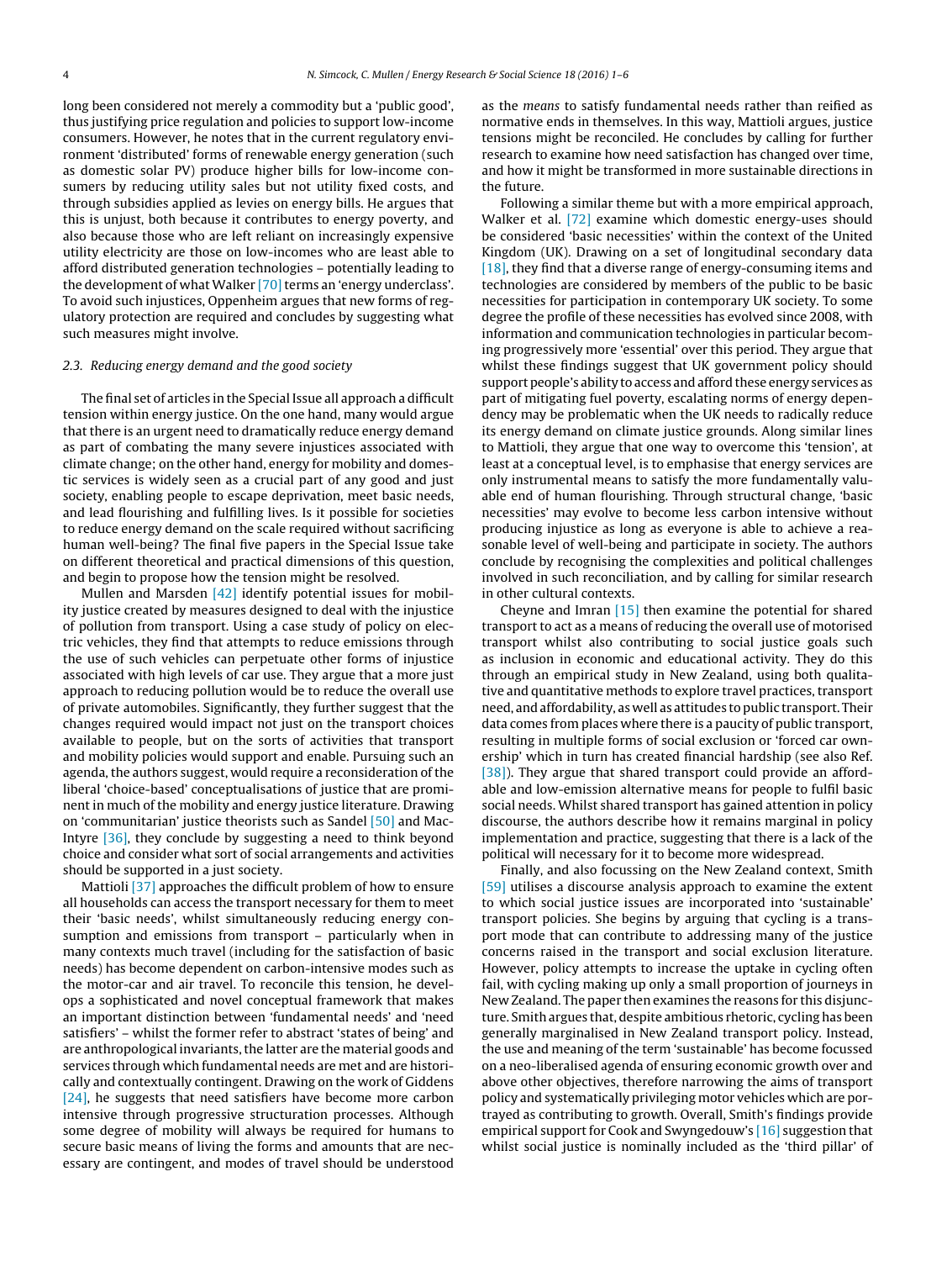<span id="page-5-0"></span>sustainability, in practice the economic pillar takes precedent and social issues are either an afterthought or disregarded completely.

#### **3. Future research directions**

The papers in this Special Issue help extend the literature on energy justice in relation to domestic consumption and everyday mobility. They also prompt new questions across a range of areas, and we here conclude by proposing some directions for future research.

The first relates to the identification and study of low-energy practices and arrangements that nonetheless achieve high-levels of human well-being and contribute to social justice. Several of the papers in this Special Issue have suggested that it is theoretically possible to have a society in which all people can 'flourish' and participate without high levels of energy consumption. Previous studies at the scale of nation-states demonstrate empirically that countries can, on aggregate, to have high-levels of Human Development with relatively low carbon emissions [\[30,64\].](#page-6-0) However, such arguments remain somewhat abstracted from everyday life, and more work is required to identify the specific practices, and material, social and political arrangements, that contribute to equitable, low-carbon well-being. In this respect, mobility research is perhaps ahead of that centred on domestic energy, with modes such as flexible shared transport and cycling (both discussed in this issue) identified as means to both reduce emissions and improve social justice, but more remains to be done. In-depth, ethnographic studies of social practices in countries that have low-levels of energy consumption but high-levels of equality and well-being is one example of the valuable research that could be undertaken.

Second, there is a need to consider issues of excess consumption in energy and transport justice debates. Much research in these fields currently focuses on poverty and deprivation, i.e. whether households are able to meet their 'basic needs' of energy consumption, and the impact on people's well-being if they fail to do so. However, it is also occasionally implied that 'excessive' consumption of energy (and other resources  $[5,48]$ ), or the use of 'excessive' forms of energy service, are unjust and should be curtailed [17,53,67]. But can and should 'excess' be understood as an issue of (in)justice, and, if so, what theories do we need to draw on to conceptualise this phenomenon? The very notion is potentially problematic for many liberal theories of justice, which attempt to remain neutral on the substantive value of different goods or activities and instead argue that justice involves allowing all people the freedom to choose their own vision of the 'good life' [\[49,51\].](#page-6-0) Moreover, how do we define what constitutes 'excessive' consumption? Should this be based on some notion of a 'finite planet' or ecological limits, or some other measure? In this issue, Mattioli's framework goes some way to making assessments of excess, but there is plenty of scope for further consideration and we believe this should mark the beginning of a wider debate within the energy justice literature.

Third and finally, a theme emerging across the papers in this Special Issue is the importance of considering elements of energy inequalities in their wider social, economic, and political context. Attempting to tackle single issues, such as access to domestic energy or transport, without reference to the potential for wider impacts runs the risk of exacerbating other injustices. The complexity involved in thinking about how to mitigate injustices without creating others raises pressing questions of how society and politicians might be able to respond. Addressing these questions will require means of tracking inequalities and making assessments of interventions (such as that developed by Berry et al., Chatterton et al. and Mattioli). It may also involve more consideration of methods of collecting knowledge about the impacts of energy consuming activities and a lack of access to energy. Coupled with this, there are

many possible 'just' ways of living and of consuming energy. For democratic societies,these are questions that need to be negotiated through debate – how might democratic structures and practices develop to accommodate inclusive decision-making about energy systems?

To conclude, this article began by outlining some of the multiple justice implications of the consumption of energy for both mobility and domestic use. We then summarised the many interesting papers that make up the Special Issue, before highlighting some directions for future research. As guest editors, we hope that readers of the Issue find it to be a useful contribution to the expanding energy and transport justice debates, and that the papers stimulate new research that tackles some of the unanswered questions we highlight here.

#### **Acknowledgements**

We would like to thank Benjamin Sovacool and Pascale Blyth, and the team at Elsevier, for their help and guidance during the development of this Special Issue. Many thanks also to the reviewers of this and other articles within the issue, and to all of the authors for their time and dedication in putting together their papers. This article, and the Special Issue as a whole, arises from work for the DEMAND Centre [\(www.demand.](http://www.demand.ac.uk) [ac.uk](http://www.demand.ac.uk)), which receives funding from UK Research Councils (EPSRC EP/K011723/1), ECLEER (EDF R&D), Transport for London and the International Energy Agency.

#### **References**

- [1] [J.](http://refhub.elsevier.com/S2214-6296(16)30126-8/sbref0005) [Agyeman,](http://refhub.elsevier.com/S2214-6296(16)30126-8/sbref0005) [Introducing](http://refhub.elsevier.com/S2214-6296(16)30126-8/sbref0005) [Just](http://refhub.elsevier.com/S2214-6296(16)30126-8/sbref0005) [Sustainabilities:](http://refhub.elsevier.com/S2214-6296(16)30126-8/sbref0005) [Policy,](http://refhub.elsevier.com/S2214-6296(16)30126-8/sbref0005) [Planning,](http://refhub.elsevier.com/S2214-6296(16)30126-8/sbref0005) [and](http://refhub.elsevier.com/S2214-6296(16)30126-8/sbref0005) [Practice,](http://refhub.elsevier.com/S2214-6296(16)30126-8/sbref0005) [Zed](http://refhub.elsevier.com/S2214-6296(16)30126-8/sbref0005) [Books](http://refhub.elsevier.com/S2214-6296(16)30126-8/sbref0005) [Ltd.,](http://refhub.elsevier.com/S2214-6296(16)30126-8/sbref0005) [London,](http://refhub.elsevier.com/S2214-6296(16)30126-8/sbref0005) [2013.](http://refhub.elsevier.com/S2214-6296(16)30126-8/sbref0005)
- [2] [J.](http://refhub.elsevier.com/S2214-6296(16)30126-8/sbref0010) [Agyeman,](http://refhub.elsevier.com/S2214-6296(16)30126-8/sbref0010) [Sustainable](http://refhub.elsevier.com/S2214-6296(16)30126-8/sbref0010) [Communities](http://refhub.elsevier.com/S2214-6296(16)30126-8/sbref0010) [and](http://refhub.elsevier.com/S2214-6296(16)30126-8/sbref0010) [the](http://refhub.elsevier.com/S2214-6296(16)30126-8/sbref0010) [Challenge](http://refhub.elsevier.com/S2214-6296(16)30126-8/sbref0010) [of](http://refhub.elsevier.com/S2214-6296(16)30126-8/sbref0010) [Environmental](http://refhub.elsevier.com/S2214-6296(16)30126-8/sbref0010) [Justice,](http://refhub.elsevier.com/S2214-6296(16)30126-8/sbref0010) [New](http://refhub.elsevier.com/S2214-6296(16)30126-8/sbref0010) [York](http://refhub.elsevier.com/S2214-6296(16)30126-8/sbref0010) [University](http://refhub.elsevier.com/S2214-6296(16)30126-8/sbref0010) [Press,](http://refhub.elsevier.com/S2214-6296(16)30126-8/sbref0010) [New](http://refhub.elsevier.com/S2214-6296(16)30126-8/sbref0010) [York,](http://refhub.elsevier.com/S2214-6296(16)30126-8/sbref0010) [2005.](http://refhub.elsevier.com/S2214-6296(16)30126-8/sbref0010)
- [3] [Just](http://refhub.elsevier.com/S2214-6296(16)30126-8/sbref0015) [Sustainabilities:](http://refhub.elsevier.com/S2214-6296(16)30126-8/sbref0015) [Development](http://refhub.elsevier.com/S2214-6296(16)30126-8/sbref0015) [in](http://refhub.elsevier.com/S2214-6296(16)30126-8/sbref0015) [an](http://refhub.elsevier.com/S2214-6296(16)30126-8/sbref0015) [Unequal](http://refhub.elsevier.com/S2214-6296(16)30126-8/sbref0015) [World,](http://refhub.elsevier.com/S2214-6296(16)30126-8/sbref0015) [in:](http://refhub.elsevier.com/S2214-6296(16)30126-8/sbref0015) [J.](http://refhub.elsevier.com/S2214-6296(16)30126-8/sbref0015) [Agyeman,](http://refhub.elsevier.com/S2214-6296(16)30126-8/sbref0015) [B.](http://refhub.elsevier.com/S2214-6296(16)30126-8/sbref0015) [Bullard,](http://refhub.elsevier.com/S2214-6296(16)30126-8/sbref0015) [B.](http://refhub.elsevier.com/S2214-6296(16)30126-8/sbref0015) [Evans](http://refhub.elsevier.com/S2214-6296(16)30126-8/sbref0015) [\(Eds.\),](http://refhub.elsevier.com/S2214-6296(16)30126-8/sbref0015) [MIT](http://refhub.elsevier.com/S2214-6296(16)30126-8/sbref0015) [Press,](http://refhub.elsevier.com/S2214-6296(16)30126-8/sbref0015) [Cambridge,](http://refhub.elsevier.com/S2214-6296(16)30126-8/sbref0015) [MA,](http://refhub.elsevier.com/S2214-6296(16)30126-8/sbref0015) [2003.](http://refhub.elsevier.com/S2214-6296(16)30126-8/sbref0015)
- [4] W. Anderson, V. White, A. Finney, Coping with low incomes and cold homes, Energy Policy 49 (2012) 40–52, [http://dx.doi.org/10.1016/j.enpol.2012.01.](dx.doi.org/10.1016/j.enpol.2012.01.002) [002,](dx.doi.org/10.1016/j.enpol.2012.01.002) Special Section: Fuel Poverty Comes of Age: Commemorating 21 Years of Research and Policy.
- [5] [K.](http://refhub.elsevier.com/S2214-6296(16)30126-8/sbref0025) [Arrow,](http://refhub.elsevier.com/S2214-6296(16)30126-8/sbref0025) [P.](http://refhub.elsevier.com/S2214-6296(16)30126-8/sbref0025) [Dasgupta,](http://refhub.elsevier.com/S2214-6296(16)30126-8/sbref0025) [L.](http://refhub.elsevier.com/S2214-6296(16)30126-8/sbref0025) [Goulder,](http://refhub.elsevier.com/S2214-6296(16)30126-8/sbref0025) [G.](http://refhub.elsevier.com/S2214-6296(16)30126-8/sbref0025) [Daily,](http://refhub.elsevier.com/S2214-6296(16)30126-8/sbref0025) [P.](http://refhub.elsevier.com/S2214-6296(16)30126-8/sbref0025) [Ehrlich,](http://refhub.elsevier.com/S2214-6296(16)30126-8/sbref0025) [G.](http://refhub.elsevier.com/S2214-6296(16)30126-8/sbref0025) [Heal,](http://refhub.elsevier.com/S2214-6296(16)30126-8/sbref0025) [S.](http://refhub.elsevier.com/S2214-6296(16)30126-8/sbref0025) [Levin,](http://refhub.elsevier.com/S2214-6296(16)30126-8/sbref0025) [K.-G.](http://refhub.elsevier.com/S2214-6296(16)30126-8/sbref0025) [Mäler,](http://refhub.elsevier.com/S2214-6296(16)30126-8/sbref0025) [S.](http://refhub.elsevier.com/S2214-6296(16)30126-8/sbref0025) [Schneider,](http://refhub.elsevier.com/S2214-6296(16)30126-8/sbref0025) [D.](http://refhub.elsevier.com/S2214-6296(16)30126-8/sbref0025) [Starrett,](http://refhub.elsevier.com/S2214-6296(16)30126-8/sbref0025) [B.](http://refhub.elsevier.com/S2214-6296(16)30126-8/sbref0025) [Walker,](http://refhub.elsevier.com/S2214-6296(16)30126-8/sbref0025) [Are](http://refhub.elsevier.com/S2214-6296(16)30126-8/sbref0025) [we](http://refhub.elsevier.com/S2214-6296(16)30126-8/sbref0025) [consuming](http://refhub.elsevier.com/S2214-6296(16)30126-8/sbref0025) [too](http://refhub.elsevier.com/S2214-6296(16)30126-8/sbref0025) [much?](http://refhub.elsevier.com/S2214-6296(16)30126-8/sbref0025) [J.](http://refhub.elsevier.com/S2214-6296(16)30126-8/sbref0025) [Econ.](http://refhub.elsevier.com/S2214-6296(16)30126-8/sbref0025) [Perspect.](http://refhub.elsevier.com/S2214-6296(16)30126-8/sbref0025) [18](http://refhub.elsevier.com/S2214-6296(16)30126-8/sbref0025) [\(2004\)](http://refhub.elsevier.com/S2214-6296(16)30126-8/sbref0025) [147–172.](http://refhub.elsevier.com/S2214-6296(16)30126-8/sbref0025)
- [6] A. Berry, Y. Jouffe, N. Coulombel, C. Guivarch, Investigating fuel poverty in the transport sector: toward a composite indicator of vulnerability, Energy Res. Soc. Sci. 18 (2016), [http://dx.doi.org/10.1016/j.erss.2016.02.001](dx.doi.org/10.1016/j.erss.2016.02.001).
- [7] E. Beyazit, Evaluating social justice in transport: lessons to be learned from the capability approach, Transp. Rev. 31 (2011) 117–134, [http://dx.doi.org/10.](dx.doi.org/10.1080/01441647.2010.504900) [1080/01441647.2010.504900](dx.doi.org/10.1080/01441647.2010.504900).
- [8] [K.](http://refhub.elsevier.com/S2214-6296(16)30126-8/sbref0040) [Bickerstaff,](http://refhub.elsevier.com/S2214-6296(16)30126-8/sbref0040) [G.](http://refhub.elsevier.com/S2214-6296(16)30126-8/sbref0040) [Walker,](http://refhub.elsevier.com/S2214-6296(16)30126-8/sbref0040) [H.](http://refhub.elsevier.com/S2214-6296(16)30126-8/sbref0040) [Bulkeley,](http://refhub.elsevier.com/S2214-6296(16)30126-8/sbref0040) [Introduction:](http://refhub.elsevier.com/S2214-6296(16)30126-8/sbref0040) [making](http://refhub.elsevier.com/S2214-6296(16)30126-8/sbref0040) [sense](http://refhub.elsevier.com/S2214-6296(16)30126-8/sbref0040) [of](http://refhub.elsevier.com/S2214-6296(16)30126-8/sbref0040) [energy](http://refhub.elsevier.com/S2214-6296(16)30126-8/sbref0040) [justice,](http://refhub.elsevier.com/S2214-6296(16)30126-8/sbref0040) [in:](http://refhub.elsevier.com/S2214-6296(16)30126-8/sbref0040) [K.](http://refhub.elsevier.com/S2214-6296(16)30126-8/sbref0040) [Bickerstaff,](http://refhub.elsevier.com/S2214-6296(16)30126-8/sbref0040) [G.](http://refhub.elsevier.com/S2214-6296(16)30126-8/sbref0040) [Walker,](http://refhub.elsevier.com/S2214-6296(16)30126-8/sbref0040) [H.](http://refhub.elsevier.com/S2214-6296(16)30126-8/sbref0040) [Bulkeley](http://refhub.elsevier.com/S2214-6296(16)30126-8/sbref0040) [\(Eds.\),](http://refhub.elsevier.com/S2214-6296(16)30126-8/sbref0040) [Energy](http://refhub.elsevier.com/S2214-6296(16)30126-8/sbref0040) [Justice](http://refhub.elsevier.com/S2214-6296(16)30126-8/sbref0040) [in](http://refhub.elsevier.com/S2214-6296(16)30126-8/sbref0040) [a](http://refhub.elsevier.com/S2214-6296(16)30126-8/sbref0040) [Changing](http://refhub.elsevier.com/S2214-6296(16)30126-8/sbref0040) [Climate,](http://refhub.elsevier.com/S2214-6296(16)30126-8/sbref0040) [Zed](http://refhub.elsevier.com/S2214-6296(16)30126-8/sbref0040) [Books](http://refhub.elsevier.com/S2214-6296(16)30126-8/sbref0040) [Ltd.,](http://refhub.elsevier.com/S2214-6296(16)30126-8/sbref0040) [London,](http://refhub.elsevier.com/S2214-6296(16)30126-8/sbref0040) [2013,](http://refhub.elsevier.com/S2214-6296(16)30126-8/sbref0040) [pp.](http://refhub.elsevier.com/S2214-6296(16)30126-8/sbref0040) [1–13.](http://refhub.elsevier.com/S2214-6296(16)30126-8/sbref0040)
- [9] A. Blowers, Why Fukushima is a moral issue? The need for an ethic for the future in the debate about the future of nuclear energy, J. Integr. Environ. Sci. 8 (2011) 73–80, [http://dx.doi.org/10.1080/1943815X.2011.585760.](dx.doi.org/10.1080/1943815X.2011.585760)
- [10] [L.](http://refhub.elsevier.com/S2214-6296(16)30126-8/sbref0050) [Bostock,](http://refhub.elsevier.com/S2214-6296(16)30126-8/sbref0050) [Pathways](http://refhub.elsevier.com/S2214-6296(16)30126-8/sbref0050) [of](http://refhub.elsevier.com/S2214-6296(16)30126-8/sbref0050) [disadvantage?](http://refhub.elsevier.com/S2214-6296(16)30126-8/sbref0050) [Walking](http://refhub.elsevier.com/S2214-6296(16)30126-8/sbref0050) [as](http://refhub.elsevier.com/S2214-6296(16)30126-8/sbref0050) [a](http://refhub.elsevier.com/S2214-6296(16)30126-8/sbref0050) [mode](http://refhub.elsevier.com/S2214-6296(16)30126-8/sbref0050) of [transport](http://refhub.elsevier.com/S2214-6296(16)30126-8/sbref0050) [among](http://refhub.elsevier.com/S2214-6296(16)30126-8/sbref0050) [low](http://refhub.elsevier.com/S2214-6296(16)30126-8/sbref0050) [income](http://refhub.elsevier.com/S2214-6296(16)30126-8/sbref0050) [mothers,](http://refhub.elsevier.com/S2214-6296(16)30126-8/sbref0050) [Health](http://refhub.elsevier.com/S2214-6296(16)30126-8/sbref0050) [Soc.](http://refhub.elsevier.com/S2214-6296(16)30126-8/sbref0050) [Care](http://refhub.elsevier.com/S2214-6296(16)30126-8/sbref0050) [Community](http://refhub.elsevier.com/S2214-6296(16)30126-8/sbref0050) [9](http://refhub.elsevier.com/S2214-6296(16)30126-8/sbref0050) [\(2001\)](http://refhub.elsevier.com/S2214-6296(16)30126-8/sbref0050) [11](http://refhub.elsevier.com/S2214-6296(16)30126-8/sbref0050)–[18.](http://refhub.elsevier.com/S2214-6296(16)30126-8/sbref0050)
- [11] S. Bouzarovski, S. Petrova, A global perspective on domestic energy deprivation: overcoming the energy poverty–fuel poverty binary, Energy Res. Soc. Sci. 10 (2015) 31–40, [http://dx.doi.org/10.1016/j.erss.2015.06.007.](dx.doi.org/10.1016/j.erss.2015.06.007)
- [12] [S.](http://refhub.elsevier.com/S2214-6296(16)30126-8/sbref0060) [Buzar,](http://refhub.elsevier.com/S2214-6296(16)30126-8/sbref0060) [Energy](http://refhub.elsevier.com/S2214-6296(16)30126-8/sbref0060) [Poverty](http://refhub.elsevier.com/S2214-6296(16)30126-8/sbref0060) [in](http://refhub.elsevier.com/S2214-6296(16)30126-8/sbref0060) [Eastern](http://refhub.elsevier.com/S2214-6296(16)30126-8/sbref0060) [Europe:](http://refhub.elsevier.com/S2214-6296(16)30126-8/sbref0060) [Hidden](http://refhub.elsevier.com/S2214-6296(16)30126-8/sbref0060) [Geographies](http://refhub.elsevier.com/S2214-6296(16)30126-8/sbref0060) [of](http://refhub.elsevier.com/S2214-6296(16)30126-8/sbref0060) [Deprivation,](http://refhub.elsevier.com/S2214-6296(16)30126-8/sbref0060) [Ashgate,](http://refhub.elsevier.com/S2214-6296(16)30126-8/sbref0060) [Aldershot,](http://refhub.elsevier.com/S2214-6296(16)30126-8/sbref0060) [2007.](http://refhub.elsevier.com/S2214-6296(16)30126-8/sbref0060)
- [13] R. Chard, G. Walker, Living with fuel poverty in older age: coping strategies and their problematic implications, Energy Res. Soc. Sci. 18 (2016), [http://dx.](dx.doi.org/10.1016/j.erss.2016.03.004) [doi.org/10.1016/j.erss.2016.03.004.](dx.doi.org/10.1016/j.erss.2016.03.004)
- [14] [T.](http://refhub.elsevier.com/S2214-6296(16)30126-8/sbref0070) [Chatterton,](http://refhub.elsevier.com/S2214-6296(16)30126-8/sbref0070) [J.](http://refhub.elsevier.com/S2214-6296(16)30126-8/sbref0070) [Barnes,](http://refhub.elsevier.com/S2214-6296(16)30126-8/sbref0070) [J.](http://refhub.elsevier.com/S2214-6296(16)30126-8/sbref0070) [Anable,](http://refhub.elsevier.com/S2214-6296(16)30126-8/sbref0070) [G.](http://refhub.elsevier.com/S2214-6296(16)30126-8/sbref0070) [Yeboah,](http://refhub.elsevier.com/S2214-6296(16)30126-8/sbref0070) [Mapping](http://refhub.elsevier.com/S2214-6296(16)30126-8/sbref0070) [household](http://refhub.elsevier.com/S2214-6296(16)30126-8/sbref0070) [direct](http://refhub.elsevier.com/S2214-6296(16)30126-8/sbref0070) [energy](http://refhub.elsevier.com/S2214-6296(16)30126-8/sbref0070) [consumption](http://refhub.elsevier.com/S2214-6296(16)30126-8/sbref0070) [in](http://refhub.elsevier.com/S2214-6296(16)30126-8/sbref0070) [the](http://refhub.elsevier.com/S2214-6296(16)30126-8/sbref0070) [United](http://refhub.elsevier.com/S2214-6296(16)30126-8/sbref0070) [Kingdom](http://refhub.elsevier.com/S2214-6296(16)30126-8/sbref0070) [to](http://refhub.elsevier.com/S2214-6296(16)30126-8/sbref0070) [provide](http://refhub.elsevier.com/S2214-6296(16)30126-8/sbref0070) [a](http://refhub.elsevier.com/S2214-6296(16)30126-8/sbref0070) [new](http://refhub.elsevier.com/S2214-6296(16)30126-8/sbref0070) [perspective](http://refhub.elsevier.com/S2214-6296(16)30126-8/sbref0070) [on](http://refhub.elsevier.com/S2214-6296(16)30126-8/sbref0070) [energy](http://refhub.elsevier.com/S2214-6296(16)30126-8/sbref0070) [justice,](http://refhub.elsevier.com/S2214-6296(16)30126-8/sbref0070) [Energy](http://refhub.elsevier.com/S2214-6296(16)30126-8/sbref0070) [Res.](http://refhub.elsevier.com/S2214-6296(16)30126-8/sbref0070) [Soc.](http://refhub.elsevier.com/S2214-6296(16)30126-8/sbref0070) [Sci.](http://refhub.elsevier.com/S2214-6296(16)30126-8/sbref0070) [18](http://refhub.elsevier.com/S2214-6296(16)30126-8/sbref0070) [\(2016\).](http://refhub.elsevier.com/S2214-6296(16)30126-8/sbref0070)
- [15] C. Cheyne, M. Imran, Shared transport: reducing energy demand and enhancing transport options for residents of small towns, Energy Res. Soc. Sci. 18 (2016), [http://dx.doi.org/10.1016/j.erss.2016.04.012.](dx.doi.org/10.1016/j.erss.2016.04.012)
- [16] I.R. Cook, E. Swyngedouw, Cities, social cohesion and the environment: towards a future research agenda, Urban Stud. 49 (2012) 1959–1979, [http://](dx.doi.org/10.1177/0042098012444887) <dx.doi.org/10.1177/0042098012444887>.
- [17] [G.](http://refhub.elsevier.com/S2214-6296(16)30126-8/sbref0085) [D'Alisa,](http://refhub.elsevier.com/S2214-6296(16)30126-8/sbref0085) [F.](http://refhub.elsevier.com/S2214-6296(16)30126-8/sbref0085) [Demaria,](http://refhub.elsevier.com/S2214-6296(16)30126-8/sbref0085) G. [Kallis,](http://refhub.elsevier.com/S2214-6296(16)30126-8/sbref0085) [Degrowth:](http://refhub.elsevier.com/S2214-6296(16)30126-8/sbref0085) [A](http://refhub.elsevier.com/S2214-6296(16)30126-8/sbref0085) [Vocabulary](http://refhub.elsevier.com/S2214-6296(16)30126-8/sbref0085) [for](http://refhub.elsevier.com/S2214-6296(16)30126-8/sbref0085) [a](http://refhub.elsevier.com/S2214-6296(16)30126-8/sbref0085) [New](http://refhub.elsevier.com/S2214-6296(16)30126-8/sbref0085) [Era,](http://refhub.elsevier.com/S2214-6296(16)30126-8/sbref0085) [Routledge,](http://refhub.elsevier.com/S2214-6296(16)30126-8/sbref0085) [London,](http://refhub.elsevier.com/S2214-6296(16)30126-8/sbref0085) [2014.](http://refhub.elsevier.com/S2214-6296(16)30126-8/sbref0085)